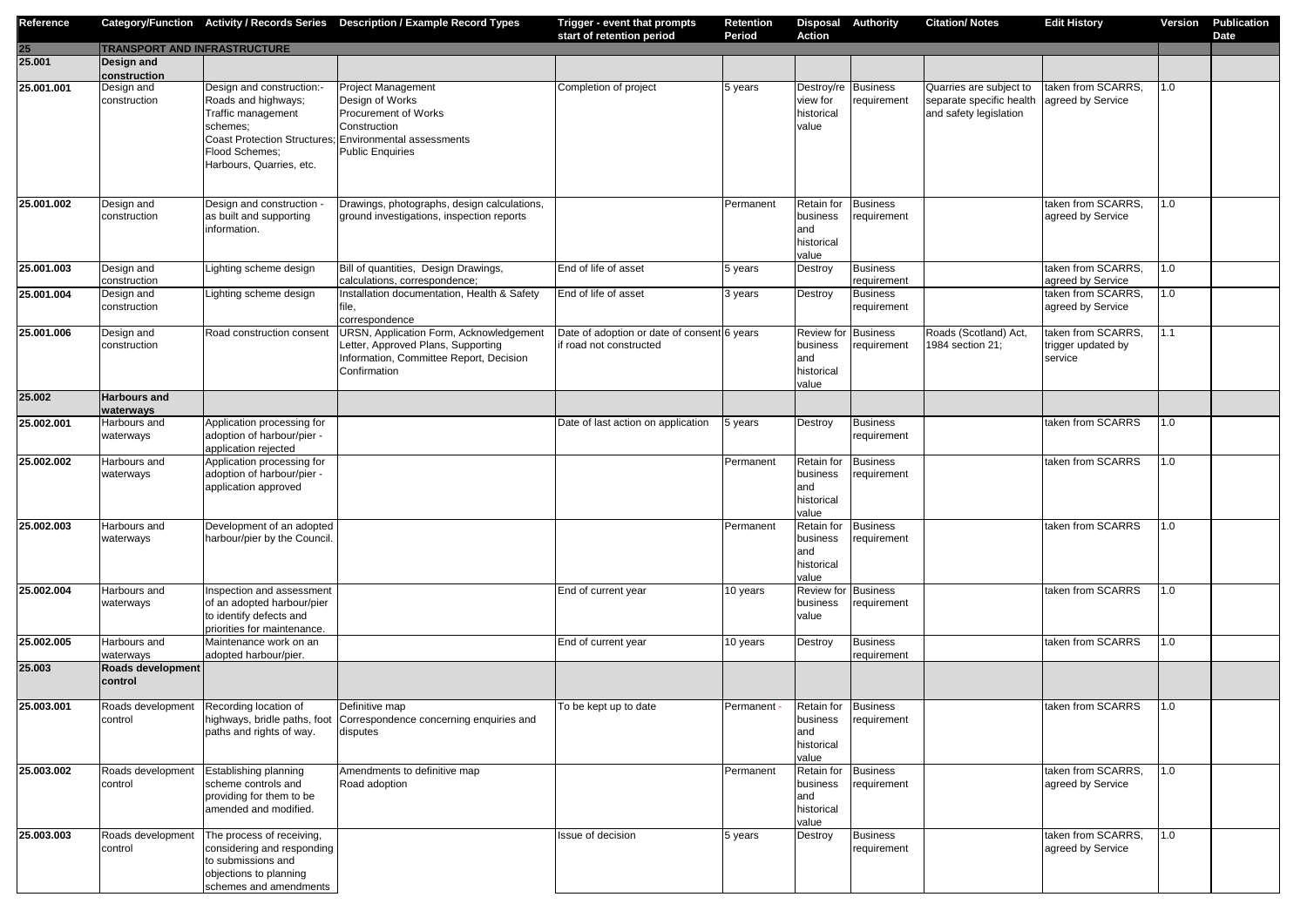| Reference        |                              |                                                                                                                                                                              | Category/Function Activity / Records Series Description / Example Record Types                                                   | Trigger - event that prompts<br>start of retention period | <b>Retention</b><br><b>Period</b> | <b>Action</b>                                                        | <b>Disposal Authority</b>          | <b>Citation/ Notes</b>                                                           | <b>Edit History</b>                                                                      | <b>Version</b> | <b>Publication</b><br><b>Date</b> |
|------------------|------------------------------|------------------------------------------------------------------------------------------------------------------------------------------------------------------------------|----------------------------------------------------------------------------------------------------------------------------------|-----------------------------------------------------------|-----------------------------------|----------------------------------------------------------------------|------------------------------------|----------------------------------------------------------------------------------|------------------------------------------------------------------------------------------|----------------|-----------------------------------|
| $25\overline{)}$ | TRANSPORT AND INFRASTRUCTURE |                                                                                                                                                                              |                                                                                                                                  |                                                           |                                   |                                                                      |                                    |                                                                                  |                                                                                          |                |                                   |
| 25.004           | <b>Roads enforcement</b>     |                                                                                                                                                                              |                                                                                                                                  |                                                           |                                   |                                                                      |                                    |                                                                                  |                                                                                          |                |                                   |
| 25.004.001       | Roads enforcement            | Car Parking - penalty<br>charge notices                                                                                                                                      |                                                                                                                                  | completion of penalty charge<br>process                   | 3 years                           | Destroy                                                              | <b>Business</b><br>requirement     | Road Traffic Act 1991                                                            | taken from SCARRS,<br>activity, trigger,<br>retention and citation<br>updated by service | 1.1            |                                   |
| 25.004.002       | Roads enforcement            | <b>Fixed Penalty Notices</b><br>served by Roads Authority                                                                                                                    |                                                                                                                                  | After compliance with notice                              | 3 Years                           | Destroy                                                              | <b>Business</b><br>requirement     | Road Traffic Act 1991                                                            | taken from SCARRS                                                                        | 1.0            |                                   |
| 25.004.003       | Roads enforcement            | Applications and consents<br>builder skips, building<br>materials, scaffolding, road<br>opening and works related<br>to private apparatus on or<br>over any part of the road | Application Form, Assessment, Approval,<br>Inspections, Enforcement                                                              | Expiry of consent                                         | 3 Years                           | Destroy                                                              | <b>Business</b><br>requirement     | Required by Roads<br>(Scotland) Act 1984                                         | taken from SCARRS,<br>agreed by Service                                                  | 1.0            |                                   |
| 25.004.004       | Roads enforcemen             | Applications and consents<br>rejected                                                                                                                                        | Application Form, Assessment, Approval,<br>Inspections, Enforcement                                                              | Date rejected                                             | 3 years                           | Destroy                                                              | <b>Business</b><br>requirement     | Required by Roads<br>(Scotland) Act 1984                                         | taken from SCARRS,<br>retention period<br>updated by Service                             | 1.1            |                                   |
| 25.005           | Infrastructure<br>management |                                                                                                                                                                              |                                                                                                                                  |                                                           |                                   |                                                                      |                                    |                                                                                  |                                                                                          |                |                                   |
| 25.005.001       | Infrastructure<br>management | List of public roads (LOPR)                                                                                                                                                  | Notification, Request, LSG, USRN, Road<br>Schedule, Plan, Inspection, street Gazetteer                                           |                                                           | Permanent                         | Retain for<br>business<br>and<br>historical<br>value                 | <b>Business</b><br>requirement     | Required by Roads<br>(Scotland) Act 1984                                         | taken from SCARRS,<br>agreed by Service                                                  | 1.0            |                                   |
| 25.005.002       | Infrastructure<br>management | Local and national coring                                                                                                                                                    | SWSR extract, location List, Notification,<br>Plans, Report, Inspections, Follow On<br>Action, Inspection List, Symology Website | End of guarantee period of failed<br>reinstatements       | 5 years                           | Destroy                                                              | <b>Business</b><br>requirement     | to comply with the New<br>Roads and Street Works agreed by Service<br>Act(NRSWA) | taken from SCARRS,                                                                       | 1.0            |                                   |
| 25.005.003       | Infrastructure<br>management | Weekly road report                                                                                                                                                           |                                                                                                                                  | End of current year                                       | 5 years                           | Destroy                                                              | <b>Business</b><br>requirement     |                                                                                  | taken from SCARRS,<br>agreed by Service                                                  | 1.0            |                                   |
| 25.006           | <b>Public Transport</b>      |                                                                                                                                                                              |                                                                                                                                  |                                                           |                                   |                                                                      |                                    |                                                                                  |                                                                                          |                |                                   |
| 25.006.005       | <b>Public Transport</b>      | Liaison with public transport<br>users through a<br>representative group.                                                                                                    |                                                                                                                                  | Current                                                   | 5 years                           | Destroy                                                              | <b>Business</b><br>requirement     |                                                                                  | taken from SCARRS,<br>agreed by Service                                                  | 1.0            |                                   |
| 25.006.008       | <b>Public Transport</b>      | Community transport<br>scheme - development                                                                                                                                  | Records documenting the Council's<br>involvement in developing a community<br>transport scheme.                                  | Life of scheme                                            | 5 years                           | <b>Review for Business</b><br>business<br>and<br>historical<br>value | requirement                        |                                                                                  | taken from SCARRS,<br>agreed by Service                                                  | 1.0            |                                   |
| 25.006.009       | <b>Public Transport</b>      | Community transport<br>scheme - support                                                                                                                                      | Records documenting the Council's support<br>for a community transport scheme.                                                   | Current year                                              | 3 years                           | Destroy                                                              | <b>Business</b><br>requirement     |                                                                                  | taken from SCARRS,<br>agreed by Service                                                  | 1.0            |                                   |
| 25.006.012       | <b>Public Transport</b>      | Fuel movement reports                                                                                                                                                        |                                                                                                                                  | End of current year                                       | 1 year                            | Destroy                                                              | <b>Business</b><br>requirement     |                                                                                  | taken from SCARRS,<br>agreed by Service                                                  | 1.0            |                                   |
| 20.007           | <b>Rights of way</b>         |                                                                                                                                                                              |                                                                                                                                  |                                                           |                                   |                                                                      |                                    |                                                                                  |                                                                                          |                |                                   |
| 25.007.001       | Rights of way                | Handling of a general<br>enquiry about Rights Of<br>Way.                                                                                                                     |                                                                                                                                  | Current year                                              | 1 year                            | Destroy                                                              | <b>Business</b><br>requirement     |                                                                                  | taken from SCARRS                                                                        | 1.0            |                                   |
| 25.007.002       | Rights of way                | Records documenting the<br>Council's involvement in<br>resolving a dispute over a<br>Rights Of Way.                                                                          | Case file                                                                                                                        | Last action on case                                       | 5 years                           | Destroy                                                              | <b>Business</b><br>requirement     |                                                                                  | taken from SCARRS                                                                        | 1.0            |                                   |
| 25.007.003       | Rights of way                | Records documenting legal Case file<br>action taken by the Council<br>to protect, maintain, divert<br>or extinguish a Right Of<br>Way.                                       |                                                                                                                                  |                                                           | Permanent                         | business<br>and<br>historical<br>value                               | Retain for Business<br>requirement |                                                                                  | taken from SCARRS                                                                        | 1.0            |                                   |
| 25.007.004       | Rights of way                | Definitive map/descriptions<br>of public rights of way                                                                                                                       |                                                                                                                                  |                                                           | Permanent                         | Retain for Business<br>business<br>and<br>historical<br>value        | requirement                        |                                                                                  | taken from SCARRS                                                                        | 1.0            |                                   |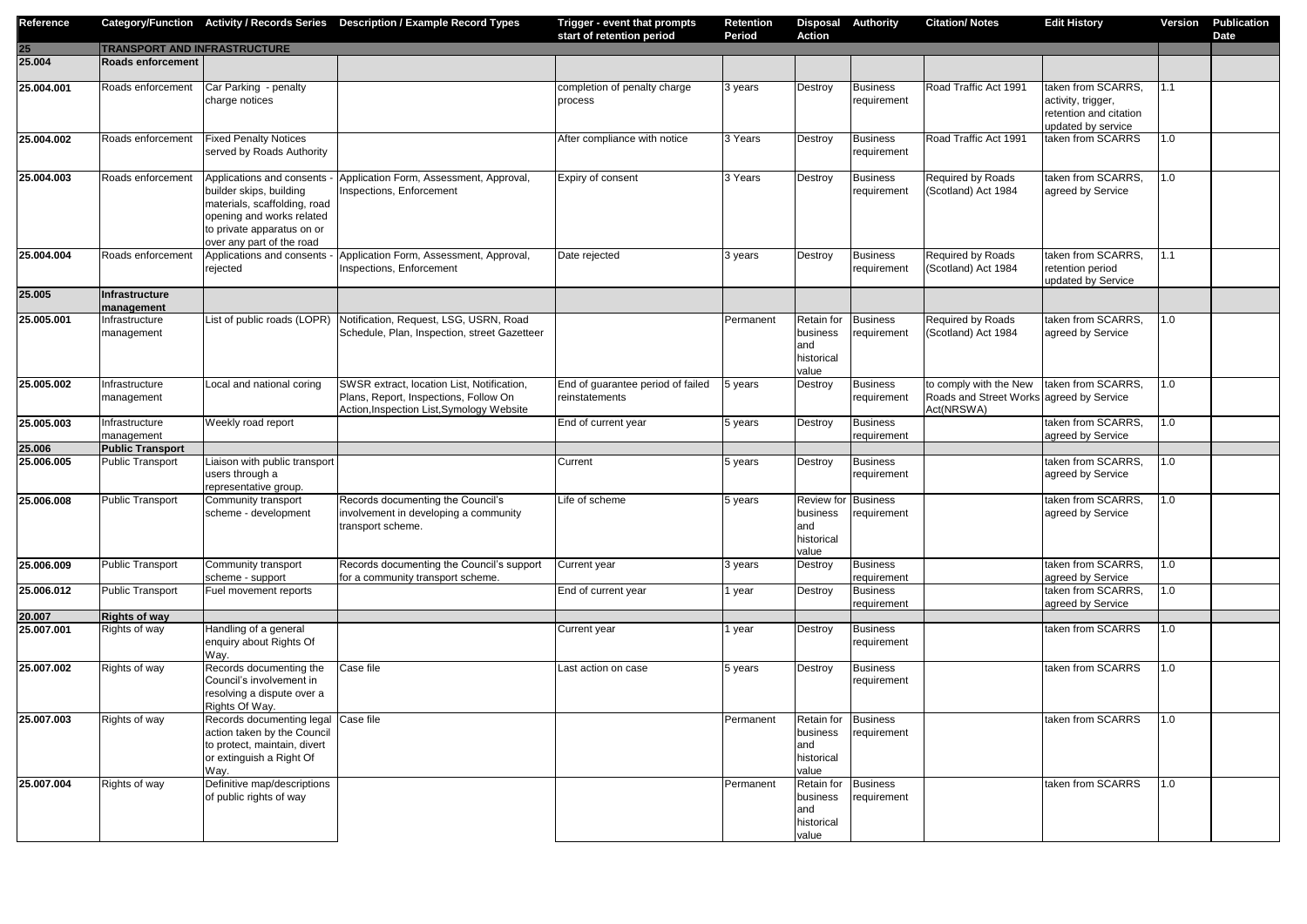| Reference     |                                     |                                                                                | Category/Function Activity / Records Series Description / Example Record Types                                                                                                                                                                                                                                                                                                                                             | Trigger - event that prompts<br>start of retention period | <b>Retention</b><br><b>Period</b> | <b>Action</b>                                        | <b>Disposal Authority</b>      | <b>Citation/Notes</b>                                                                                                                        | <b>Edit History</b>                                              | Version | <b>Publication</b><br><b>Date</b> |
|---------------|-------------------------------------|--------------------------------------------------------------------------------|----------------------------------------------------------------------------------------------------------------------------------------------------------------------------------------------------------------------------------------------------------------------------------------------------------------------------------------------------------------------------------------------------------------------------|-----------------------------------------------------------|-----------------------------------|------------------------------------------------------|--------------------------------|----------------------------------------------------------------------------------------------------------------------------------------------|------------------------------------------------------------------|---------|-----------------------------------|
| 25            | <b>TRANSPORT AND INFRASTRUCTURE</b> |                                                                                |                                                                                                                                                                                                                                                                                                                                                                                                                            |                                                           |                                   |                                                      |                                |                                                                                                                                              |                                                                  |         |                                   |
| 25.007.005    | Rights of way                       | Core Path Plans                                                                |                                                                                                                                                                                                                                                                                                                                                                                                                            | Until superceded                                          | Permanent                         | Retain for<br>business<br>and<br>historical<br>value | <b>Business</b><br>requirement | Land Reform (Scotland) taken from SCARRS<br>Act 2003. 2003 asp 2<br>Sections 17, 18, 20<br>To be available for sale<br>and public inspection |                                                                  | 1.0     |                                   |
| 25.007.006    | Rights of way                       | Path Orders                                                                    |                                                                                                                                                                                                                                                                                                                                                                                                                            | Until superceded                                          | Permanent                         | Retain for<br>business<br>and<br>historical<br>value | <b>Business</b><br>requirement | Land Reform (Scotland<br>Act 2003. 2003 asp 2<br>Section 22 (8) and<br>Schedule 1<br>To be in writing                                        | taken from SCARRS                                                | 1.0     |                                   |
| 25.007.007    | Rights of way                       | Notice of proposed order                                                       |                                                                                                                                                                                                                                                                                                                                                                                                                            | Date of notice                                            | 5 years                           | Destroy                                              | <b>Business</b><br>requirement | Land Reform (Scotland) taken from SCARRS<br>Act 2003. 2003 asp 2<br>Section 22 (8) and<br>Schedule 1<br>To be in writing                     |                                                                  | 1.0     |                                   |
| 25.008        | <b>Road maintenance</b>             |                                                                                |                                                                                                                                                                                                                                                                                                                                                                                                                            |                                                           |                                   |                                                      |                                |                                                                                                                                              |                                                                  |         |                                   |
| 25.008.001    | Road maintenance                    | Annual works programme                                                         |                                                                                                                                                                                                                                                                                                                                                                                                                            | End of current year                                       | 10 years                          | <b>Review for Business</b><br>business<br>value      | requirement                    |                                                                                                                                              | taken from SCARRS,<br>agreed by Service                          | 1.0     |                                   |
| 25.008.002    | Road maintenance                    | Condition assessment                                                           |                                                                                                                                                                                                                                                                                                                                                                                                                            | End of current year                                       | 10 years                          | <b>Review for Business</b><br>business<br>value      | requirement                    |                                                                                                                                              | taken from SCARRS,<br>agreed by Service                          | 1.0     |                                   |
| 25.008.003    | Road maintenance                    | Defect rectification                                                           |                                                                                                                                                                                                                                                                                                                                                                                                                            | Rectification date                                        | 5 years                           | Destroy                                              | Statutory                      |                                                                                                                                              | taken from SCARRS,<br>agreed by Service                          | 1.0     |                                   |
| 25.008.004    | Road maintenance                    | <b>Highway Structures</b><br><b>Inspection Reports</b>                         |                                                                                                                                                                                                                                                                                                                                                                                                                            | Until superseded                                          | Permanent                         | Retain for<br>business<br>and<br>historical<br>value | <b>Business</b><br>requirement | Required by Roads<br>(Scotland) Act 1984                                                                                                     | taken from SCARRS,<br>agreed by Service                          | 1.0     |                                   |
| 25.008.005    | Road maintenance                    | <b>Public Liability Enquiries</b>                                              |                                                                                                                                                                                                                                                                                                                                                                                                                            | Close of enquiry                                          | 5 years                           | Destroy                                              | <b>Business</b><br>requirement |                                                                                                                                              | taken from SCARRS,<br>agreed by Service                          | 1.0     |                                   |
| 25.008.006    | Road maintenance                    | Safety Inspections                                                             |                                                                                                                                                                                                                                                                                                                                                                                                                            | Date of inspection                                        | 5 years                           | Destroy                                              | <b>Business</b><br>requirement |                                                                                                                                              | taken from SCARRS,<br>agreed by Service                          | 1.0     |                                   |
| 25.008.007    | Road maintenance                    | Winter maintenance                                                             | Gritting Routes - Treatment Logs -                                                                                                                                                                                                                                                                                                                                                                                         | Until superseded End of current<br>year                   | 5 years                           | Destroy                                              | <b>Business</b><br>requirement |                                                                                                                                              | taken from SCARRS,<br>agreed by Service                          | 1.0     |                                   |
| 25.008.008    | Road maintenance                    | ICE Early Warning System                                                       | Equipment and Operation                                                                                                                                                                                                                                                                                                                                                                                                    | End of financial year to which<br>records relate.         | 5 years                           | Destroy                                              | <b>Business</b><br>requirement |                                                                                                                                              | taken from SCARRS,<br>agreed by Service                          | 1.0     |                                   |
| 25.008.009    | Road maintenance                    | Test and inspection of<br>street lighting                                      | Structural Test & Inspections, Night Inspection superseded by next inspection and 5 years<br>records                                                                                                                                                                                                                                                                                                                       | test                                                      |                                   | Destroy                                              | <b>Business</b><br>requirement |                                                                                                                                              | taken from SCARRS,<br>agreed by Service                          | 1.0     |                                   |
| 25.008.010    | Road maintenance                    | <b>Street lighting Repair</b><br><b>Sheets</b>                                 |                                                                                                                                                                                                                                                                                                                                                                                                                            | End of financial year                                     | 5 years                           | Destroy                                              | <b>Business</b><br>requirement |                                                                                                                                              | taken from SCARRS,<br>agreed by Service                          | 1.0     |                                   |
| 25.008.011    | Road maintenance                    | Road closure - application                                                     |                                                                                                                                                                                                                                                                                                                                                                                                                            | Last action on application                                | 1 year                            | Destroy                                              | <b>Business</b>                |                                                                                                                                              | taken from SCARRS,                                               | 1.1     |                                   |
|               |                                     | processing where the<br>application is rejected.                               |                                                                                                                                                                                                                                                                                                                                                                                                                            |                                                           |                                   |                                                      | requirement                    |                                                                                                                                              | retention period<br>updated by Service                           |         |                                   |
| 25.008.012    | Road maintenance                    | Road closure - application<br>processing where the<br>application is approved. |                                                                                                                                                                                                                                                                                                                                                                                                                            | End of closure period                                     | 1 year                            | Destroy                                              | <b>Business</b><br>requirement |                                                                                                                                              | taken from SCARRS,<br>agreed by Service                          | 1.0     |                                   |
| 25.008.013    | Road maintenance                    | Planning and management<br>of a temporary road<br>traffic restrictions.        | including - planning of an alternative route and End of restrictions<br>facilities, the specification of temporary signs<br>closure/diversion, and other and barriers required to warn and divert traffic,<br>installation of signs, barriers and temporary<br>facilities, liaison with other authorities and<br>organisations, the preparation and publication<br>of notices of temporary road closures and<br>diversions |                                                           | 1 year                            | Destroy                                              | <b>Business</b><br>requirement |                                                                                                                                              | taken from SCARRS,<br>agreed by Service                          | 1.0     |                                   |
| 25.008.FC.001 | Road maintenance                    | Weather forecasting                                                            |                                                                                                                                                                                                                                                                                                                                                                                                                            | End of financial year                                     | 5 years                           | Destroy                                              | <b>Business</b><br>requirement |                                                                                                                                              | taken from SCARRS,<br>was previously                             | 1.1     |                                   |
| 25.008.FC.002 | Road maintenance                    | Public parking area<br>maintenance                                             | inspection and assessment, maintenance<br>work                                                                                                                                                                                                                                                                                                                                                                             | Current                                                   | 5 years                           | Destroy                                              | <b>Business</b><br>requirement |                                                                                                                                              | 25.011.005<br>taken from SCARRS,<br>was previously<br>25.011.007 | 1.1     |                                   |
| 25.009        | <b>Road Safety</b>                  |                                                                                |                                                                                                                                                                                                                                                                                                                                                                                                                            |                                                           |                                   |                                                      |                                |                                                                                                                                              |                                                                  |         |                                   |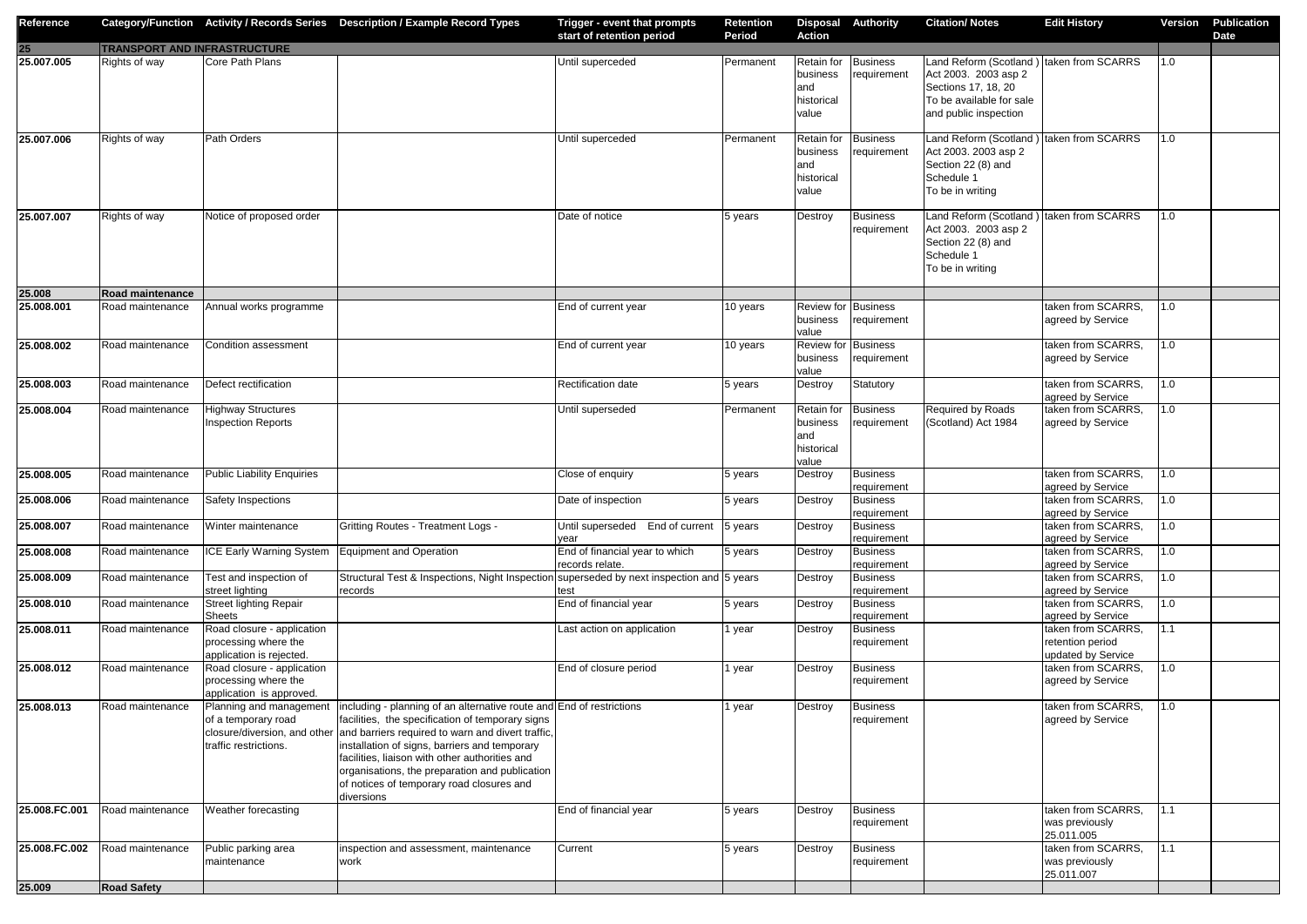| Reference  |                                       |                                         | Category/Function Activity / Records Series Description / Example Record Types           | Trigger - event that prompts<br>start of retention period | <b>Retention</b><br><b>Period</b> | <b>Disposal Authority</b><br><b>Action</b> |                 | <b>Citation/Notes</b> | <b>Edit History</b> | <b>Version</b> | <b>Publication</b><br><b>Date</b> |
|------------|---------------------------------------|-----------------------------------------|------------------------------------------------------------------------------------------|-----------------------------------------------------------|-----------------------------------|--------------------------------------------|-----------------|-----------------------|---------------------|----------------|-----------------------------------|
| 25         | <b>TRANSPORT AND INFRASTRUCTURE</b>   |                                         |                                                                                          |                                                           |                                   |                                            |                 |                       |                     |                |                                   |
| 25.009.001 | <b>Road Safety</b>                    | Promotion of road safety                | local, regional or national campaign,                                                    | Superseded                                                | 5 years                           | Destroy                                    | <b>Business</b> |                       | taken from SCARRS,  | 1.0            |                                   |
|            |                                       |                                         | partnership with a community organisation or                                             |                                                           |                                   |                                            | requirement     |                       | agreed by Service   |                |                                   |
|            |                                       |                                         | another agency to promote road safety                                                    |                                                           |                                   |                                            |                 |                       |                     |                |                                   |
| 25.009.002 | <b>Road Safety</b>                    | Road safety training                    | generally, and to specific target groups<br>key records - training materials, evaluation | Programme completed                                       |                                   |                                            | <b>Business</b> |                       | taken from SCARRS,  | 1.0            |                                   |
|            |                                       | programme                               |                                                                                          |                                                           | 5 years                           | Destroy                                    | requirement     |                       | agreed by Service   |                |                                   |
| 25.009.003 | <b>Road Safety</b>                    | Road safety training                    | administration and working documents                                                     | Programme completed                                       | 1 year                            | Destroy                                    | <b>Business</b> |                       | taken from SCARRS,  | 1.0            |                                   |
|            |                                       | programme                               |                                                                                          |                                                           |                                   |                                            | requirement     |                       | agreed by Service   |                |                                   |
| 25.009.004 | <b>Road Safety</b>                    | Analysis of road accident               |                                                                                          | End of current year                                       | 10 years                          | Destroy                                    | <b>Business</b> |                       | taken from SCARRS,  | 1.0            |                                   |
|            |                                       | data to identify and prioritise         |                                                                                          |                                                           |                                   |                                            | requirement     |                       | agreed by Service   |                |                                   |
|            |                                       | improvements to locations               |                                                                                          |                                                           |                                   |                                            |                 |                       |                     |                |                                   |
|            |                                       | or routes                               |                                                                                          |                                                           |                                   |                                            |                 |                       |                     |                |                                   |
| 25.009.005 | Road Safety                           | Investigation into a reported case file |                                                                                          | Last action on case                                       | 3 years                           | Destroy                                    | <b>Business</b> |                       | taken from SCARRS,  | 1.1            |                                   |
|            |                                       | road safety hazard, and                 |                                                                                          |                                                           |                                   |                                            | requirement     |                       | retention period    |                |                                   |
|            |                                       | action taken.                           |                                                                                          |                                                           |                                   |                                            |                 |                       | updated by Service  |                |                                   |
| 25.009.006 | <b>Road Safety</b>                    | Road safety audit                       |                                                                                          | Completion of next audit                                  | 5 years                           | Destroy                                    | <b>Business</b> |                       | taken from SCARRS,  | 1.0            |                                   |
|            |                                       |                                         |                                                                                          |                                                           |                                   |                                            | requirement     |                       | agreed by Service   |                |                                   |
| 25.010     | School transport                      |                                         |                                                                                          |                                                           |                                   |                                            |                 |                       |                     |                |                                   |
| 25.010.001 |                                       | Assessment of                           |                                                                                          | End of current year                                       | 5 years                           | <b>Review for Business</b>                 |                 |                       | taken from SCARRS,  | 1.0            |                                   |
|            |                                       | requirements/demand for                 |                                                                                          |                                                           |                                   | ongoing                                    | requirement     |                       | agreed by Service   |                |                                   |
|            |                                       | the school transport service.           |                                                                                          |                                                           |                                   | value                                      |                 |                       |                     |                |                                   |
|            |                                       |                                         |                                                                                          |                                                           |                                   |                                            |                 |                       |                     |                |                                   |
| 25.010.002 |                                       | Planning and scheduling of              |                                                                                          | End of current year                                       | 3 years                           | <b>Review for Business</b>                 |                 |                       | taken from SCARRS,  | $1.0\,$        |                                   |
|            |                                       | school transport service                |                                                                                          |                                                           |                                   | ongoing<br>value                           | requirement     |                       | agreed by Service   |                |                                   |
| 25.011     | <b>Traffic Management</b>             | routes.                                 |                                                                                          |                                                           |                                   |                                            |                 |                       |                     |                |                                   |
|            |                                       |                                         |                                                                                          |                                                           |                                   |                                            |                 |                       |                     |                |                                   |
| 25.011.001 | <b>Traffic Management</b>             | Traffic orders (permanent)              |                                                                                          |                                                           | Permanent                         | Retain for                                 | <b>Business</b> |                       | taken from SCARRS,  | 1.0            |                                   |
|            |                                       |                                         |                                                                                          |                                                           |                                   | business                                   | requirement     |                       | agreed by Service   |                |                                   |
|            |                                       |                                         |                                                                                          |                                                           |                                   | and                                        |                 |                       |                     |                |                                   |
|            |                                       |                                         |                                                                                          |                                                           |                                   | historical                                 |                 |                       |                     |                |                                   |
|            |                                       |                                         |                                                                                          |                                                           |                                   | value                                      |                 |                       |                     |                |                                   |
| 25.011.002 | <b>Traffic Management</b>             | Traffic orders (temporary)              |                                                                                          | Expiry of order                                           | 3 years                           | destroy                                    | <b>Business</b> |                       | taken from SCARRS,  | 1.0            |                                   |
|            |                                       |                                         |                                                                                          |                                                           |                                   |                                            | requirement     |                       | agreed by Service   |                |                                   |
| 25.011.003 | Traffic Management Traffic management |                                         |                                                                                          | End of life of scheme                                     | 5 years                           | destroy                                    | <b>Business</b> |                       | taken from SCARRS,  | 1.0            |                                   |
|            |                                       | schemes to manage                       |                                                                                          |                                                           |                                   |                                            | requirement     |                       | agreed by Service   |                |                                   |
|            |                                       | continued flow, diversion or            |                                                                                          |                                                           |                                   |                                            |                 |                       |                     |                |                                   |
|            |                                       | reduction of traffic.                   |                                                                                          |                                                           |                                   |                                            |                 |                       |                     |                |                                   |
| 25.011.004 | Traffic Management                    | Measurement, monitoring                 |                                                                                          | End of current year                                       | 5 years                           | Destroy                                    | <b>Business</b> |                       | taken from SCARRS,  | 1.0            |                                   |
|            |                                       | and analysis of traffic                 |                                                                                          |                                                           |                                   |                                            | requirement     |                       | agreed by Service   |                |                                   |
|            |                                       | volume and flow.                        |                                                                                          |                                                           |                                   |                                            |                 |                       |                     |                |                                   |
| 25.011.006 | <b>Traffic Management</b>             | Records documenting                     |                                                                                          | End of current year                                       | 10 years                          | <b>Review for Business</b>                 |                 |                       | taken from SCARRS,  | 1.0            |                                   |
|            |                                       | lobbying activities aimed at            |                                                                                          |                                                           |                                   | ongoing                                    | requirement     |                       | agreed by Service   |                |                                   |
|            |                                       | improving transport in and              |                                                                                          |                                                           |                                   | and                                        |                 |                       |                     |                |                                   |
|            |                                       | through the region.                     |                                                                                          |                                                           |                                   | historical                                 |                 |                       |                     |                |                                   |
|            |                                       |                                         |                                                                                          |                                                           |                                   | value                                      |                 |                       |                     |                |                                   |
| 25.011.008 | <b>Traffic Management</b>             | Processing complaint about              |                                                                                          | Last action on complaint                                  | 3 years                           | Destroy                                    | <b>Business</b> |                       | taken from SCARRS,  | 1.0            |                                   |
|            |                                       | a public parking area                   |                                                                                          |                                                           |                                   |                                            | requirement     |                       | agreed by Service   |                |                                   |
| 25.011.009 | <b>Traffic Management</b>             | Resident/disabled parking               | Case file                                                                                | Last action on application                                | 6 months                          | Destroy                                    | <b>Business</b> |                       | taken from SCARRS,  | 1.0            |                                   |
|            |                                       | permit application                      |                                                                                          |                                                           |                                   |                                            | requirement     |                       | agreed by Service   |                |                                   |
|            |                                       | processing - rejected                   |                                                                                          |                                                           |                                   |                                            |                 |                       |                     |                |                                   |
|            |                                       | application                             |                                                                                          |                                                           |                                   |                                            |                 |                       |                     |                |                                   |
| 25.011.010 | <b>Traffic Managemer</b>              | Resident/disabled parking               | Case file                                                                                | Expiry/withdrawal of permit                               | 1 year                            | Destroy                                    | <b>Business</b> |                       | taken from SCARRS,  | 1.0            |                                   |
|            |                                       | permit application                      |                                                                                          |                                                           |                                   |                                            | requirement     |                       | agreed by Service   |                |                                   |
|            |                                       | processing - approved                   |                                                                                          |                                                           |                                   |                                            |                 |                       |                     |                |                                   |
|            |                                       | application                             |                                                                                          |                                                           |                                   |                                            |                 |                       |                     |                |                                   |
| 25.011.011 | Traffic Managemen                     | Traffic lights & pedestrian             |                                                                                          | Superseded                                                | 3 years                           | Destroy                                    | <b>Business</b> |                       | taken from SCARRS,  | 1.1            |                                   |
|            |                                       | crossings - needs                       |                                                                                          |                                                           |                                   |                                            | requirement     |                       | retention period    |                |                                   |
|            |                                       | assessment                              |                                                                                          |                                                           |                                   |                                            |                 |                       | updated by Service  |                |                                   |
| 25.011.012 | <b>Traffic Managemen</b>              | Traffic lights & pedestrian             |                                                                                          | Life of installation                                      | 5 years                           | Destroy                                    | <b>Business</b> |                       | taken from SCARRS,  | 1.0            |                                   |
|            |                                       | crossings - design &                    |                                                                                          |                                                           |                                   |                                            | requirement     |                       | agreed by Service   |                |                                   |
|            |                                       | installation                            |                                                                                          |                                                           |                                   |                                            |                 |                       |                     |                |                                   |
| 25.011.013 | <b>Traffic Management</b>             | Traffic lights & pedestrian             |                                                                                          | End of current year                                       | 5 years                           | Destroy                                    | <b>Business</b> |                       | taken from SCARRS,  | 1.0            |                                   |
|            |                                       | crossings - maintenance                 |                                                                                          |                                                           |                                   |                                            | requirement     |                       | agreed by Service   |                |                                   |
| 25.012     | <b>Transport planning</b>             |                                         |                                                                                          |                                                           |                                   |                                            |                 |                       |                     |                |                                   |